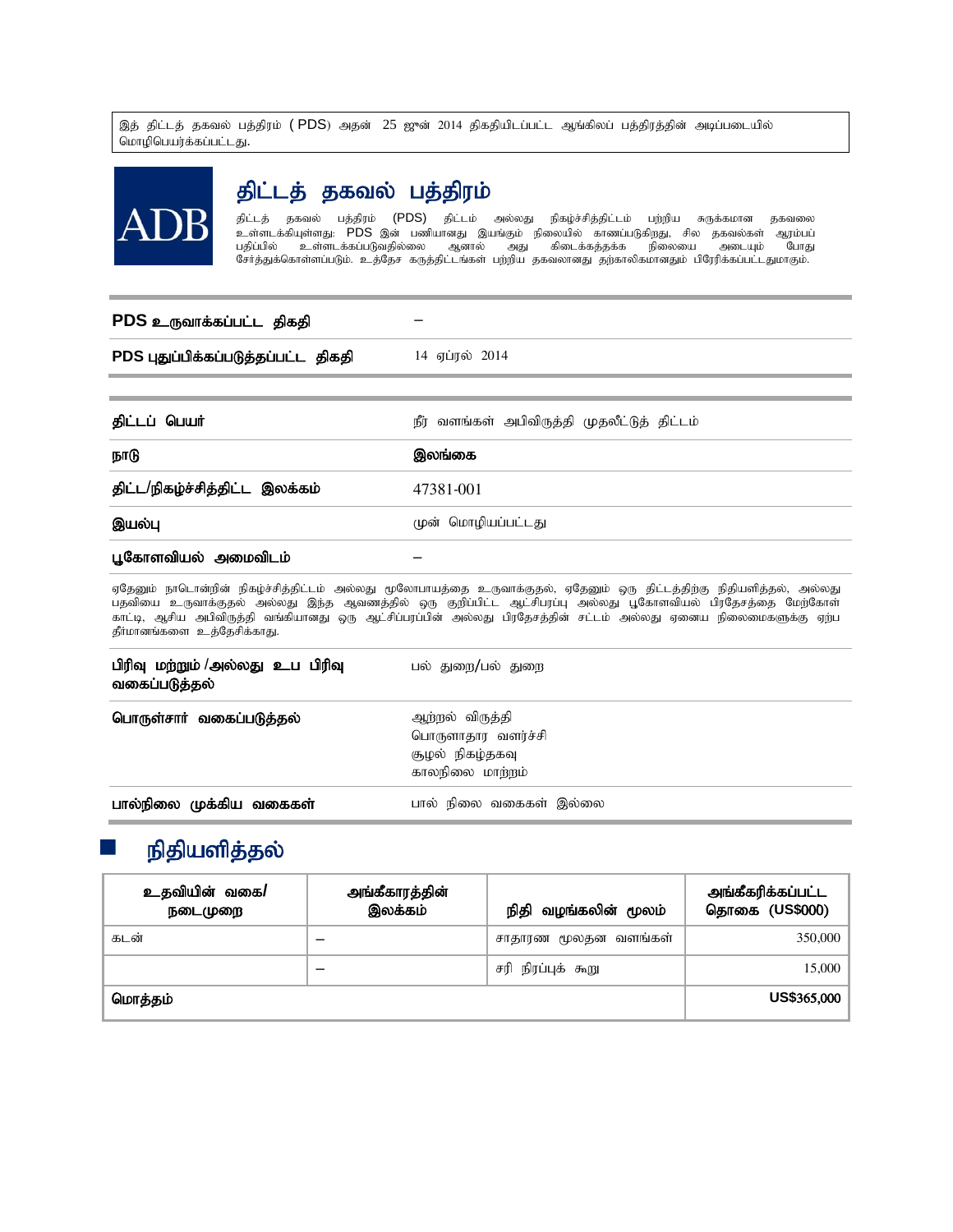## **ப** பாதுகாப்பு வகைகள்

பாதுகாப்பு வகைகள் பற்றிய மேலதிகத் தகவலிற்கு, தயவு செய்து பின்வரும் இணையத்தளத்தினைப் பார்க்கவும் <http://www.adb.org/site/safeguards/safeguard-categories>

#### சுற்றாடல்

தன்னிச்சையற்ற மீள் குடியேற்றம்

ஆதிவாசிகள்

## சுற்றாடல் மற்றும் சமூக பிரச்சினைகளின் சுருக்கம்

#### சுற்றாடல் நோக்கங்கள்

சுற்றாடலிற்காக KMTC மற்றும் UEC பிரிவு A ஆக ஒரு இணைக்கப்பட்ட சூழல் தாக்க மதிப்பீடு (EIA) தயாரிக்கப் படுகின்றது; NWPC பிரிவு A ஆவதுடன் அதற்கெனத் தனியான EIA தயாரிக்கப்படுகின்றது; MLCBR பிரிவு B ஆக ஓர் ஆரம்ப சூழல் பரிசோதனை தயாரிக்கப் படுகின்றது.

#### தன்னிச்சையற்ற மீள்குடியேற்றம்.

தன்னிச்கையற்ற மீள்குடியேற்றமானது முதலீட்டுத் திட்டத்தில் பிரிவு A ஆகும். பாதிக்கப்பட்டோரின் தாக்கங்கள் மதிப்பீடு செய்யப்படுவதுடன் MFF இற்கான பொருத்தமான பாதுகாப்பு சட்டகம் மற்றும் ஒவ்வோர் பகுதி நிதிக்கான கிட்டங்கள் உருவாக்கப்படும். MFF இனையும், கிட்டம் 1 இனையும் அங்கீகரிக்க முன், மகிப்பீடுகள் முடிவிற்குக் கொண்டு வரப்படும்.

## ஆதிவாசிகள்

செயற்குழுவினர் செயற்படுத்திய ஆரம்ப வேலைகள் மற்றும் EA இனால் அமர்த்தப் பட்ட ஆலோசனைச் சேவையாளர்களால் ஏற்கெனவே திட்டப் பிரதேசங்களில் நடாத்திய சூழல் தாக்க மதிப்பீடு ஆய்வு திட்டப் பிரதேசங்களில் எந்தவொரு ஆதிவாசிகளின் சமூகக் குடியிருப்புக்களையும் இனங் காணவில்லை.

## பங்குதாரர் தொடர்பாடல், பங்களிப்பு மற்றும் ஆலோசனை

## திட்ட வடிவமைப்பின் போது

நீர்ப்பாசன மற்றும் நீர் வளங்கள் முகாமைத்துவ அமைச்சு, திட்டம் செயற்படுத்தப்படும் மாகாணங்களில் அமைந்திருக்கும் இலங்கை நீர்ப்பாசனத் திணைக்களம் மற்றும் மகாவலி அதிகாரசபை, செயற்படுத்தப்படும் பிரதேசங்களில் முடிவுப் பாவனையாளராக உள்ள நீர்ப்பாசன நீர்ப் பாவனையாளரும் பயன்பெறுநர்களுமான விவசாயிகள், மற்றும் சகல MFF இல் உள்ள திட்டம் மூலம் பாதிக்கப்பட்டதும் நீர் மாற்றும் புதிய கால்வாய்கள் பொருத்தமாகச் செய்வதற்கு மீளக்குடியமர்த்தப்பட வேண்டியுள்ள கிட்டத்தட்ட 194 குடும்பங்கள் ஆகியோர் இத்திட்டத்தின் முக்கிய பங்குதாரர்கள் ஆவர். திட்ட வடிவமைப்பினிற்கான பொறுப்பு MIWRM இனதாகும். மீள்குடியேற்றத் திட்டமிடல் பயிற்சியின் மூலமாக திட்டத்தினால் பாதிக்கப்பட்ட குடும்பங்களிடமிருந்து ஆலோசனைகள் பெறப்பட்டு அவர்களும் திட்டத்தில் உள்வாங்கப்படுவார்கள்.

## திட்ட அமுலாக்கலின் போது

முக்கிய பங்காளர்களான நீர்ப்பாசனம் மற்றும் நீர்வளங்கள் முகாமைத்துவ அமைச்சு, நீர்ப்பாசனத் திணைக்களம் மற்றும் இலங்கை மகாவலி அதிகார சபை ஆகியவை திட்டத்தின் தொழில் நுட்ப வடிவமைப்பில் ஏற்கெனவே ஈடுபட்டு மக்கள் குடியிருப்புகளிற்கு ஏற்படும் பாதிப்புகள் மிகக் குறைந்த அளவில் இருக்கக் கூடியவாறும் மனிதர்கள் அத்துமீறி அபகரித்த யானைகளின் இயற்கையான இருப்பிடங்களைக் கூட்டுவதற்கும் தேவையான கவனமெடுத்ததுள்ளனர். திட்டத்தினால் பாதிக்கப்பட்ட வறிய மற்றும் ஒதுக்கப்பட்ட குடும்பங்கள் உட்பட எல்லோரும் மீள் குடியேற்ற சட்டகம் மற்றும் மீள்குடியேற்றத் திட்டமிடல் பயிற்சி உருவமைத்தலிற்கு அமைய - திட்ட வடிவமைப்பில் பங்களிப்பர்.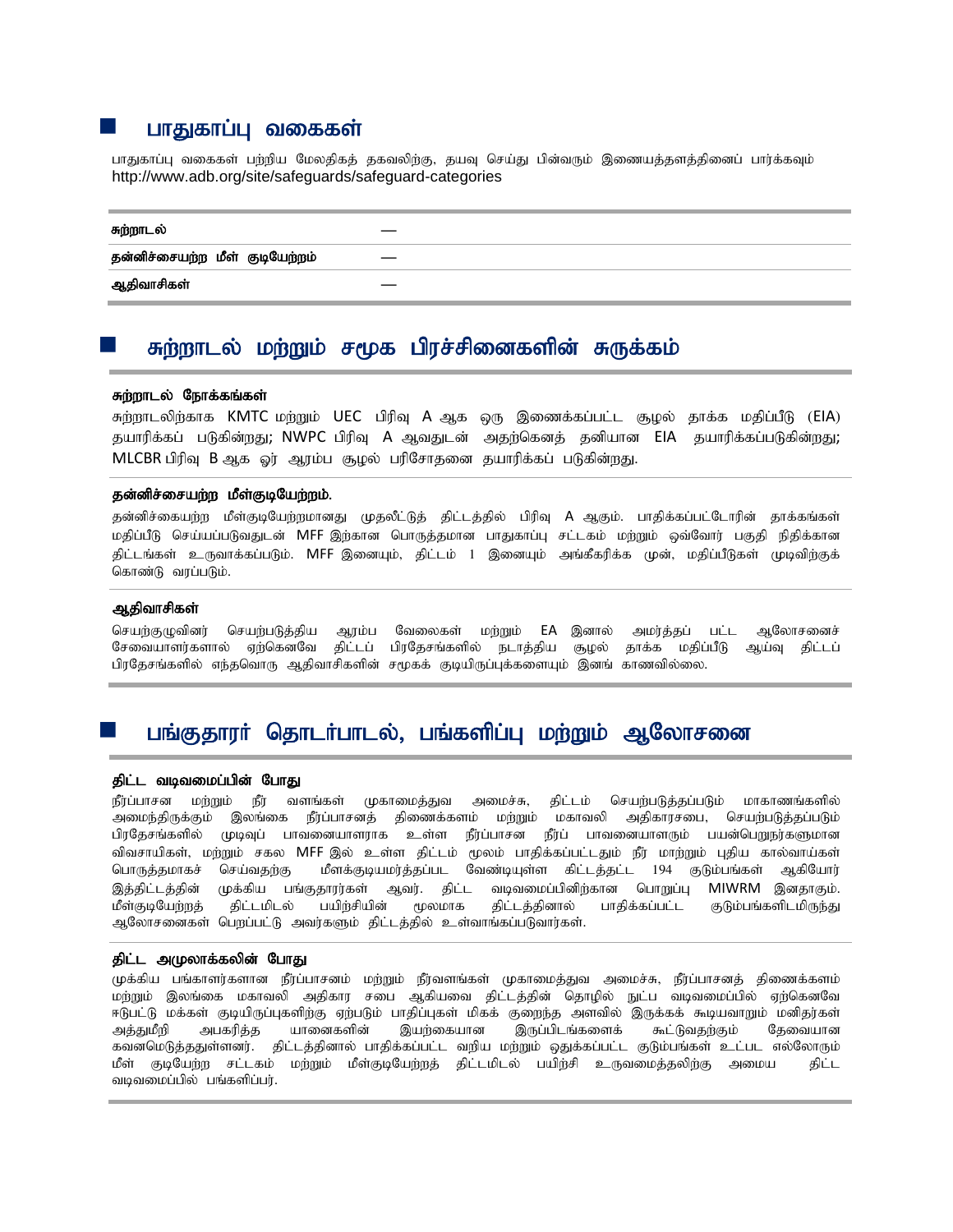நீர் வளங்கள் அபிவிருத்தி முதலீட்டுத் திட்டம் மகாவலி அபிவிருத்தித் திட்ட(MDP)த்தின் கீழ் முடிவடையாது இருக்கும் நீர் கொண்டு செல்லுதற்கான முதலீடுகளை அரசாங்கம் முழுமையாக நிறைவேற்றுவதற்கு உதவும். MDP இனை முழுமையாக நிறைவேற்றுதல் அரசாங்கத்தின் முக்கியமான முன்னுரிமையாவதுடன் கிடைக்கப்பெறும் நீரினை நீர்ப்பாசனம், குடிநீர் மற்றும் வியாபார நோக்கங்களிற்காக இலங்கையின் வடக்கு உலர் வலயத்திற்கு அனுப்புவதன் மூலம் மகாவலி நதிப் பள்ளத்தாக்கு நீர் வளங்களின் உற்பத்தித் திறனை மிகப் பெரிய அளவில் பெருக்கும். இது உள்ளுர் மற்றும் தேசிய பொருளாதார வளர்ச்சியை துரிதப்படுத்தும். இம் மூலதனத் திட்டம் பல்தொகுதி நிதியளிப்பு வசதி (MFF) முறைமையைப் பின்பற்றுகின்றதுடன் முதல் மூன்று தொகுதிளையும் மற்றும் ஒட்டுமொத்தமான (ழதலீட்டுத் திட்டத்தினையும் தயாரிப்பதற்கு முடிவெடுக்க உதவும்.

# நாட்டின் பிராந்திய மூலோபாயத்திற்கான திட்ட அடிப்படைக் கோட்பாடு மற்றும் இணைப்பு நிலை

தேசிய மட்டத்தில் வருடாந்தம் 50,000 மில்லியன் கன மீற்றர்களை (MCM) வடிந்தோடும் மமை நீராகவும் வருடாந்த தலா மானியமாக (ACE) 2,500 கன மீற்றர்களையும் கொண்டுள்ள இலங்கை 1,700 கன மீற்றர்கள் என்று வரையறுக்கப்பட்ட நீர் நெருக்கடி வரம்பிற்கு மேலாக அபரிதமான நீர் வளங்கள் அணுகலைக் கொண்டுள்ளது. ஆனாலும் குறிப்பிடத்தக்க இடம் சார்ந்த மற்றும் காலம் சார்ந்த வேறுபாடுகள் உள்ளன; வடக்கு உலர் வலய ஆற்றுப் பள்ளத்தாக்குகளின் பங்களிப்பு டிசம்பர் தொடக்கம் பெப்ரவரி மாதங்கள் காலங்களில் மாத்திரம் இருப்பதுடன் தேசத்தின் மொத்த வடிந்தோடும் மழை நீர் கன அளவின் ஏறத்தாழ 11 வீதம் மாத்திரமே ஆகும். இது உள்ளுர் ACE 1,200 கன மீற்றர் அளவாக உள்ளதென்பது கடுமையான நீர் நெருக்கடியைக் குறிப்பதுடன் அதனைச் சூழ்ந்து ஒழுங்காக ஏற்படும் வரட்சியையும் காட்டுகின்றது. அதன் விளைவாக விவசாய உற்பத்தித் திறன் இலங்கையின் ஈரப் பிரதேசங்களிலும் பார்க்கப் பின் தங்கியுள்ளதுடன் 25 தொடக்கம் 30 வீதம் வரை குறைந்த நெல் விளைச்சலையும் பயிர்ச் செறிவுமாகமாகவும் உள்ளது. இந்த நெருக்கடி குடிநீர மற்றும் வியாபார பாவனையாளர்களிற்கு கிடைக்கும் நீரின் மேல் தாக்கத்தினை ஏற்படுத்துகின்றது. இது சமூக மற்றும் பொருளாதார அபிவிருத்தியில் குறிப்பிடத்தக்க தடைகளாக உள்ளதுடன் எதிர்காலத்தில் எதிர் பார்க்கும் மக்கள் தொகை வளர்ச்சியையும் காலநிலை மாற்றத்தையும் மோசமாக்கலாம். சரித்திர ரீதியாக இலங்கை பல சிறிய நீர்த் தேக்கங்களின் இணைப்பு முறையினையும் நீர் கொண்டு செல்லும் கால்வாய்களையும் உருவாக்கி இவ்வாறான இடைஞ்சல்களிற்கு முடிவு கண்டுள்ளது. 1960 களில் அரசாங்கம் MDP யின் கீழ் மகாவலி ஆறு மூலம் கிடைக்கும் நீர்வளங்களை இந்த முறைமைகளின் கீழ் பாரிய மாற்றும் கால்வாய்களையும் நீர்த்தேக்கங்களையும் பாவித்து நீரினை அதிகப்படுத்துவதற்கு முடிவெடுத்தது.

இலங்கையின் பரப்பளவில் 18 வீத பிரதேசத்தினை உள்ளடக்கிய மகாவலி ஆற்று நீர்த்தேக்கம் இலங்கையின் மிகப் பெரிய ஆறாவதுடன் நாட்டில் வடிந்தோடும் மொத்த மழை நீரின் 21 வீதத்தினையும் இது வழங்குகின்றது. MDP யின் நோக்கங்கள் ஆற்றுப் பள்ளத்தாக்குகளிலுள்ள மேலதிக நீரினை 365,000 ஹெக்ரயர்(ha) நீர்ப்பாசனத்திற்கு திருப்பி விடுதல் மூலம் உணவில் தன்னிறைவு அடைவது, காணிகள் மற்றும் தொழில் வாய்ப்புகளை காணி இல்லாதோருக்கு வழங்கல், மற்றும் நீர்ச்சக்தி வலு உற்பத்தி. 1970 இல் செயற்படத் தொடங்கி 2012 வரைக்கான இலக்காக 150,000 ha ஐ நீர்ப்பாசனம் செய்யப்பட்டுள்ளதாகும். கடந்த காலங்களில், அரசாங்கம் சமூக பொருளாதார மாற்றங்களிற்கும் தேசீய அபிவிருத்தி முன்னுரிமைகளிற்காக MDP கணக்கிடலைத் திருத்தியமைத்தது. நீர்ப்பாசனம் மற்றும் நீர்வளங்கள் துறைக்கான அரசாங்கத்தின் தற்போதைய முன்னுரிமைகளின் கவனம் நீர்ப்பாசனத்திற்கு தேவையான அளவு நீர் வழங்கலை உறுதிப்படுத்தல்; முகாமைத்துவத்தினை மேம்படுத்தல், மேலும் கூடிக் கொண்டு செல்லும் தேவைகளைப் பூர்த்தி செய்வதற்காக உற்பத்தித்திறன் மற்றும் நீர்ப் பாவனை செயல்திறனைக் கூட்டுதல்; நீர் கிடைப்பதில் காலம் சார்ந்த வேறுபாடுகளினைக் குறைப்பதற்காக குறுக்கு நீர்த் தேக்கங்களைத் திசை திருப்புவதன் மூலம் கிடைக்கும் நீரினை உலர் வலயப் பிரதேசங்களிற்கு திருப்பி விடல், என்பனவாகும். இத் துறையின் முன்னுரிமை முதலீடுகளின் நோக்கம் முன்னேறும் பிரதேசங்களில் நீர் வளங்களின் அபிவிருத்தியை விரைவாக்கல், இன்னமும் செய்ய வேண்டியுள்ள MDP இனது வட மத்திய மாகாணத்தின் கால்வாய்த் திட்டம் (NCPCP) நிறைவுறுதலை வலியுறுத்தல்

இரு கட்ட வரிசை முறையில் NCPC செயற்படுத்தப்படும்; நான்கு முதலீட்டுத் திட்டங்களை கொண்டுள்ள முதலீட்டுத் திட்டம் கட்டம் 1 இல் செயற்படுத்தப் படும்: (i) மாற்றல் கால்வாய் (KMTC) 771MCM அளவிற்கு நீரை தற்போது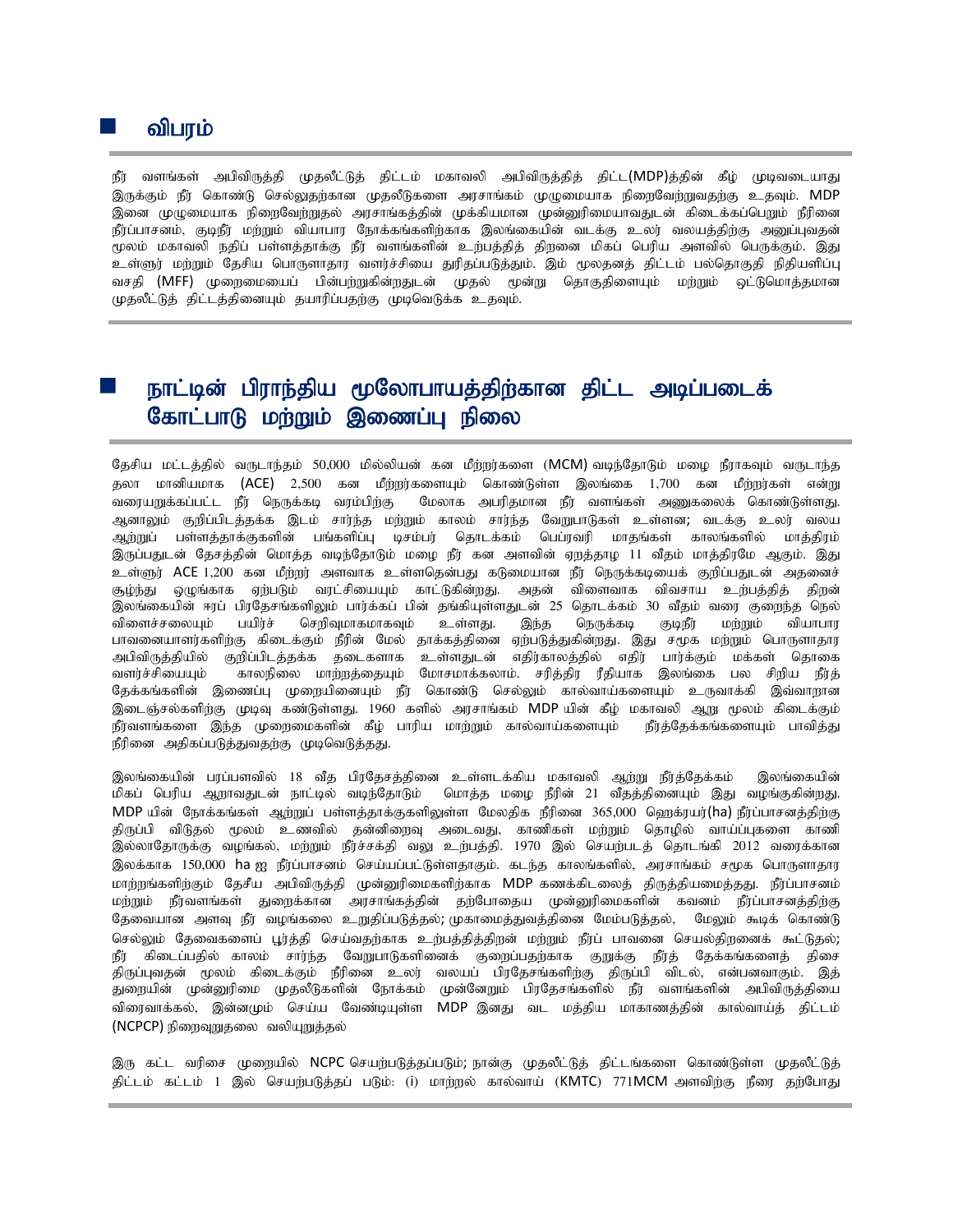அமைக்கப்பட்டுக் கொண்டிருக்கும் களுகங்கை மற்றும் மொறுகககந்த நீர்த் தேக்கங்களிற்கிடையில் கொண்டு செல்லும். நீரோட்ட நீர்ப்பாசனத்தையும் நீர் வழங்கல் திட்டங்களையும் கட்டுப்பாட்டிற்குக் கொண்டு வர முன்பு, நீர்த் தேக்கங்கள் உள்ளுர் வடிந்தோடும் மழை நீரினையும் மற்றும் மகாவலி நதி நீரோட்ட திசை திருப்பல்களையும் தேக்கி வைத்துக் கொள்ளும். (ii) மேல் எலகெர கால்வாய் (UEC) மொரகககந்த நீர்த் தேக்கத்திலிருந்து வருடாந்தம் 974MCM நீரை வடக்கு நோக்கி 70 கிலோமீற்றர் கால்வாய் வழியாக, தற்போது நீர்ப்பாசன மற்றும் நீர் வழங்கல் திட்டங்களிற்கு நீர் வழங்கிக் கொண்டிருக்கும் குருலுவேவா மற்றும் மண்ணக்கட்டிய நீர்த்தேக்கங்களிற்கு எடுத்துச் செல்லும். (iii) வட மேல் மாகாணக் கால்வாய் (NWPC) தம்புலு ஓயா நதியிலிருந்தும் நடைமுறையிலுள்ள நாலந்த நீர்த்தேக்கத்திலிருந்தும் வருடாந்தம் 130 MCM ஐ எடுத்துக் கொண்டு புதிய மற்றும் மேம்படுத்தப்பட்ட 80 கிமீ கால்வாய் மூலமாக வடமேல் மாகாணம் முற்றிலும் அமைந்துள்ள புதிய மற்றும் நடைமுறையிலுள்ள நீர்ப்பாசனம் மற்றும் நீர் வழங்கும் நீர்த் தேக்கங்கள் செயற்படும் வண்ணம் கொண்டு செல்லப்படுகின்றது. (iv) மகாவலி நதியில் அமைந்திருக்கும் மகாவலி நீர் வலு வளாகத்தின் நீரோட்டக் கீழ்த்திசையில் மினிப்பே இடக் கரை மறுசீரமைப்பு (MLBCR) அமைந்துள்ளது. இத் திட்டம் (அ) நீரோட்ட மேற்திசைத் தேக்கத்தின் அணைக்கட்டின் மேல் 4 மீட்டர் உயர்த்துவதனால் உற்பத்தி உட்பிரவாகத்தினை ஒழுங்கு படுத்துவதுடன் (ஆ) தற்போதுள்ள விவசாயிகளிற்கு நம்பகமான சேவைகளினை வழங்குவதற்காக 76 கிமீ இடது கரைக் கால்வாயினை மீளமைப்பு செய்து நீர் மாற்றல் வசதியினை மேம்படுத்தல். NCPCP கட்டம் 2 இன் கீழ் (இந்த முதலீட்டுத் திட்டத்தின் கீழ் இல்லை) எதிர்கால முதலீடுகள்: (i) மகாவலி நதியிலிருந்து மேலதிக நீர் களுகங்கை நீர்த் தேக்கத்திற்கும் UEC க்கும் மாற்றுவதுடன்; (ii) வட மத்திய மாகாணக் கால்வாய் நிர்மாணித்தல். இவைகள் கட்டம் 1 முதலீடுகளைப் பாவித்து மேலதிக மகாவலி நீரினை வட மத்திய மற்றும் வட மாகாணங்களிற்கு கொண்டு செல்வதும், யாழ்ப்பாணம் மற்றும் கிளிநொச்சி நகரங்களிற்கு குடிநீர வழங்கலையும் இணைந்து நிறைவாக்கும். இரண்டு ஆலோசனைப் பொதிச் சேவைகளினால் முதலீட்டுத் திட்டம் மற்றைய முக்கிய துறைகளின் முன்னுரிமைகளிற்கு தீர்வளிக்கும். (i) நீர்ப் பாவனை முறை பயனுறுதியை (ISWUE) மேம்படுத்தல் மற்றும் (ii) நீர் வளங்கள் முகாமைத்துவத்துடன் ஒருங்கிணைக்கப்பட்ட நிறுவனங்களிற்கு வலுவூட்டல். இம் முதலீட்டுத் திட்டத்தினால் இப்போதுள்ள கட்டுப்பாட்டுப் பிரதேசத்தின் 31,400 ஹெக்ரயரில் பயிர்ச் செறிவுகள் 130% இருந்து 180% வரை கூடுவதுடன் 2.8 தொன்/ஹக்ரயர் இலிருந்து 4.8 தொன்/ஹக்ரயர் வரை விளைச்சல் நெல் உற்பத்தி கிடைப்பதையும் உறுதி செய்யும்.

நீரோட்டத் திசையில் வாழும் சமூகங்கள் பாவிக்கும் அதிகரிக்கப்பட்ட தற்போதுள்ள ஓடையிணைப்பு முறைமைகளின் கீழ் திருப்பப்படும் வடிகால் நீரோட்டங்களினால் மேலதிகமான பயன்கள் கிடைக்கும். கட்டம் 2 முடிவிற்கு வந்த பின், முதலீட்டின் கட்டுப்பாட்டின் கீழ் வரும் நீர்ப்பாசனப் பிரதேசம் 84,400 ஹெக்ரயர் ஆகக் கூடும். குறைவான நீருடன் அகிக பெறுமதியான பயிர்களைச் விளைவிப்பதற்கு ISWUE பொதியின் கீம் இனங்காணப்பட்ட வினைத் திறனுடனான நீர்ப் பாவனை முன்னெடுப்பு மூலம் பயிர்ச் செறிவுகள், விளைச்சல்கள், மற்றும் கட்டுப்பாட்டு பிரதேசங்கள் எனபன மேலும் அதிகரிக்கும். NCPCP கட்டம் 1 இன் கீழ் விவசாயத்திற்கல்லாத பாவனையாளர்களிற்கு 73.5MCM ஐ கொண்டு செல்வதுடன் கட்டம் 2 இன் கீழ் மேலும் 100MCM ஐ வடமாகாணத்திற்குக் கொண்டு செல்லும். இம் முதலீட்டுத் திட்டம் இலங்கைக்கான ADB யின் தேசப் பங்குடைமை உத்தி 2012-2016 நோக்கங்களுடன் முற்றாக இசைவுள்ளதாக உள்ளது; இது பொருளாதார வளர்ச்சி உட்பட உள் கட்டமைப்பு அபிவிருத்தி என்பவற்றைப் பேணுவதற்கான பிரதான முட்டுக்கட்டைகளைத் களைந்து பின்னடைந்த பிரதேசங்களிற்கான இணைப்பு மற்றும் சேவை வழங்கல் என்பவற்றை மேம்படுத்தற்கு அரசாங்கத்திற்கு உதவும். முதலீட்டுத் திட்டத்தின் பகுதி நிதி 1 ADB யின் 2014 தொடக்கம் 2016 வரைக்கான இலங்கை தேசச் செயற்பாடுகள் வியாபாரத் திட்டத்தில் உள்ளடக்கப் பட்டுள்ளது. இதுவும் ADB யின் 2011 தொடக்கம் 2020 வரைக்கான சகலருக்கும் நீர் என்ற கொள்கை மற்றும் நீர் செயற்பாட்டுத் திட்டத்துடன் இசைவாக உள்ளது. MFF முறையானது (i) நிதித் தேவைகளை அனுமதிப்பதுடன் அதற்கான முதலீடுகள் செயவதற்கான தயார் நிலை, (ii) சுரங்க முதலீடுகள் தயாரிப்பதற்கு தேவையான நேரம் ஓதுக்கிக் கொடுத்தல், (iii) திட்டங்களின் அமூலாக்கல் வரிசை முறைப்படுத்தலினால் உயர்ந்த அளவில் சாதகமாக்கல் மற்றும் (iV) முகம் கொடுக்கக் கூடிய உட்கவரும் மற்றும் நடைமுறைப்படுத்தும் அரசாங்கத்தின் அற்றல்கள் என்பவற்றை அடையச் செய்யும். முதலீட்டுத் திட்டம் MFF இன் பொருத்தமான கோட்பாடுகளின் தடை நீக்கும் மூலக் கூறுகளைக் கடைப் பிடிக்கின்றதுடன் அதனின் கொள்கைச் சட்டகம் மற்றும் மார்க்க வரைபடம் என்பன கடன் தயாரிப்பின் போது புதுப்பிக்கப்படும்.

# அபிவிருத்தியின் விளைவு

முன்னைய முரண்பாட்டு மற்றும் உலர் வலய பிரதேசங்களில் பொருளாகார வளர்ச்சிக்கான மேம்படுக்கப்பட்ட நீர் உற்பத்தித் திறன்.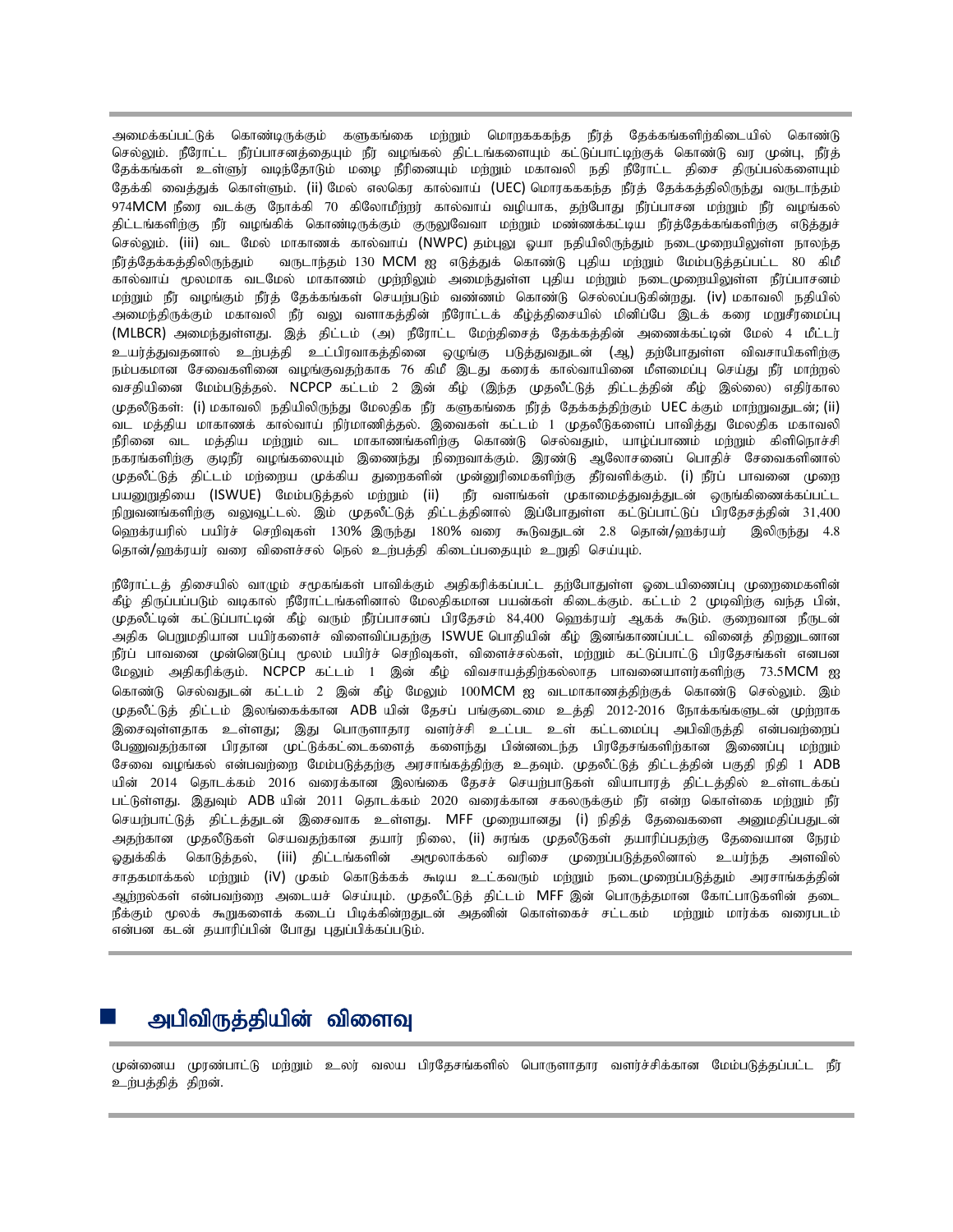# ■ திட்டப் பயன<mark>்</mark>

jpl;lg; gad; tpguk; gpujpgydpd; Kd;Ndw;wk;

வடக்கு உலர் வலயப் பிரதேசங்களில் விவசாயம் விவசாயமல்லாத தேவைகளிற்கான நீர் வளங்கள் உறுதி செய்யப்பட்டது –

# பிரதிபலன்கள் மற்றும் அமுலாக்கலின் முன்னேற்றம்

| திட்ட பெறுபேறுகளின் விபரம்                                                                                                                                                                            | அமுலாக்கல் முன்னேற்றத்தின் நிலைமை<br>(பெறுபேறுகள், செயற்பாடுகள், மற்றும்<br>பிரச்சினைகள்) |
|-------------------------------------------------------------------------------------------------------------------------------------------------------------------------------------------------------|-------------------------------------------------------------------------------------------|
| 1 நீர் கொண்டு செல்வதற்கான உட்கட்டுமானம் விருத்தி —<br>செய்யப்பட்டது. 2. SIWRM மற்றும் ISEWP என்பவற்றிற்கான<br>முறைமை விருத்தி செய்யப்பட்டது 3. செயற்படும்<br>பல்ஒழுங்கு முதலீட்டு திட்ட முகாமைத்துவம் |                                                                                           |
| அபிவிருத்தி நோக்கங்களின் நிலை                                                                                                                                                                         | பொருள் ரீதியான மாற்றங்கள்                                                                 |
|                                                                                                                                                                                                       |                                                                                           |

# வியாபார வாய்ப்புகள்

 $\mu$ தல் பட்டியல் திகதி 3 ஏப்ரல் 2014

## ஆலோசனைச் சேவைகள்

சகல ஆலோசனைச் சேவைகளும் ஆசிய அபிவிருத்தி வங்கி வழிகாட்டிகளின் படி செயற்படுத்தப்படும். முன் ஒப்பந்தம் மற்றும் சென்ற காலத்திற்கான நிதியீட்டல் தெரிந்தெடுக்கும் உரிமை பாவிக்கப்படும். PPTA யினைப் பாரமெடுப்பதற்காக தனிப்பட்ட ஆலோசனைச் சேவையாளர்கள் சேர்த்துக் கொள்ளப்படுவர்.

## கொள்வனவு

சகல கொள்வனவுச் செயற்பாடுகளும் ADB வழி காட்டிகளின்படி நடைபெறும்.

## கொள்வனவு மற்றும் ஆலோசனைஅறிவித்தல்கள்

http://www.adb.org/projects/47381-001/business-opportunities

# நேர அட்டவணை

| கோட்பாட்டு ஒத்திசைவு         | 2 ஏப்ரல் 2014                                      |
|------------------------------|----------------------------------------------------|
| உண்மை ஆய்வு                  | 05 செப்ரம்பர் 2014 தொடக்கம் 21 செப்ரம்பர் 2014 வரை |
| முகாமைத்துவ மீளாய்வு கூட்டம் | 3 டிசம்பர் 2014                                    |
| அங்கீகாரம்                   |                                                    |
| இறுதி மீளாய்வு பணி           |                                                    |